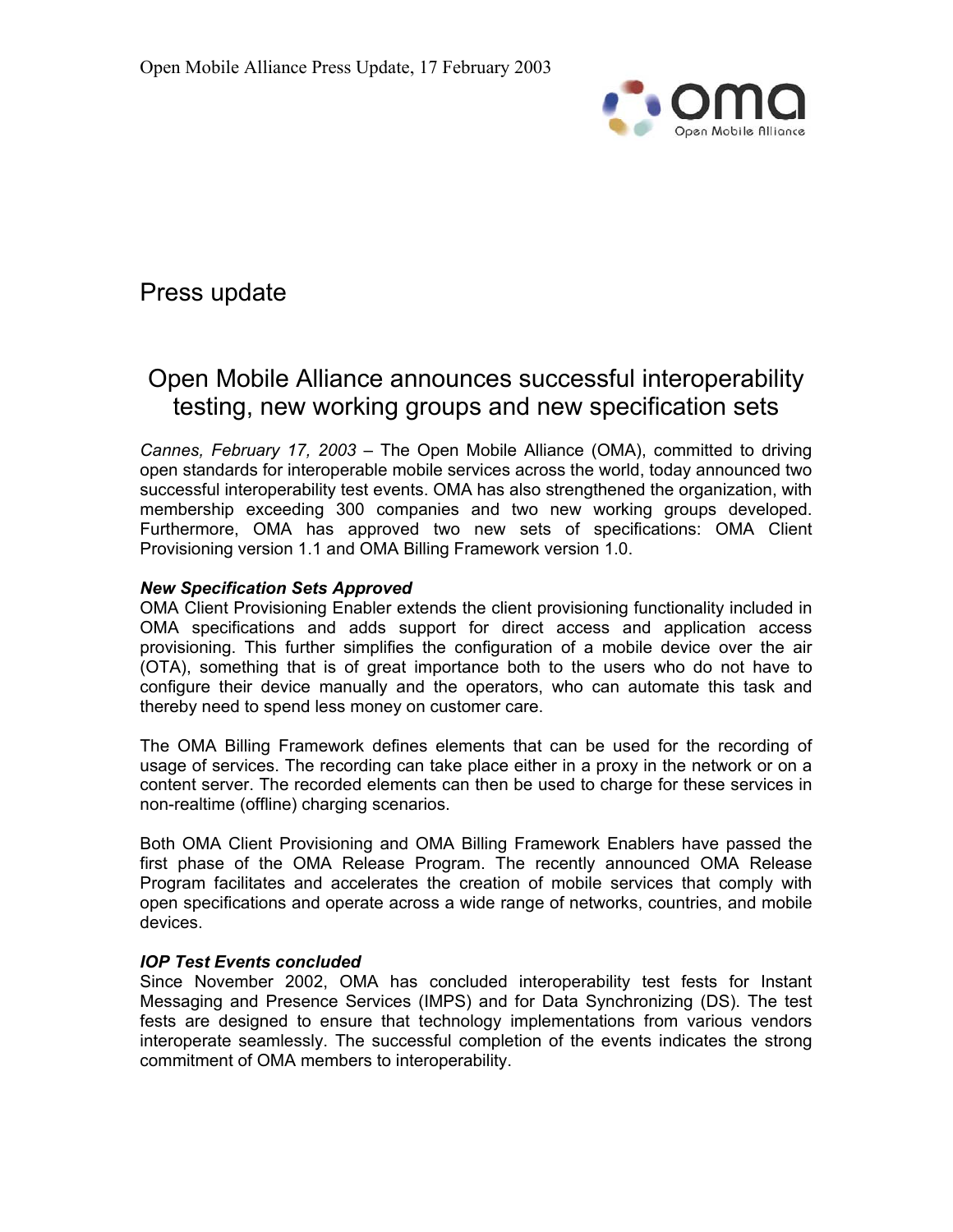

The test fest arranged around OMA IMPS v. 1.1 showed that more than 20 companies now have proven interoperable solutions that follow the specification.

In the area of Data Synchronizing, 15 new clients are adhering to OMA SyncML DataSync Clients specification and nine new servers successfully deploy OMA SyncML DataSync server specification.

#### *Strengthening organization*

Since November 2002 OMA has further strengthened the organization by creating two new working groups: **M-Commerce** and **Mobile Gaming**. At the same time the membership has exceeded 300 companies, covering a broad range of technologies and industries

The **M-Commerce Group** has been formed to identify the requirements of the M-Commerce market, taking into account the needs of the entire value chain including, but not limited to, the global financial payment systems and operators. The Group will work closely with the existing forums focusing on mobile payment to ensure buy-in from all the players in this market. The result of this consistent approach will facilitate the growth of mobile commerce with a solid foundation rooted in global standards.

Following the successful integration of the Mobile Games Internet Forum (MGIF), OMA has established the **Games Services Group.** The Group defines interoperability specifications, application programming interfaces, and protocols for network-enabled gaming. The specifications developed by this Group will enable development and deployment of mobile games that can interoperate more efficiently with OMA compliant platforms and networks. This will reduce costs for game developers, game platform owners and service providers and stimulate the growth of this new revenue stream for all mobile business stakeholders.

Additionally, the **Mobile Web Services Group** is progressing with a specification suite that will aid developers in applying web service technology and standard development tools to discover, access and leverage service enablers within the OMA framework. Developments in this area will provide mobile users with richer applications.

"Since its inception the Open Mobile Alliance has continued to make steady progress towards the goal of delivering specifications that enable end-to-end interoperability", said Mark Cataldo, Chair of the OMA Technical Plenary. "While continuing to increase its membership and integrated existing forums, OMA is delivering new specifications and also completing successful interoperability tests."

### **About the Open Mobile Alliance (OMA)**

The Open Mobile Alliance (OMA) delivers open standards for the mobile industry, helping to create interoperable services that work across countries, operators and mobile terminals and are driven by users' needs. To expand the mobile market, companies supporting the Open Mobile Alliance will work to stimulate the fast and wide